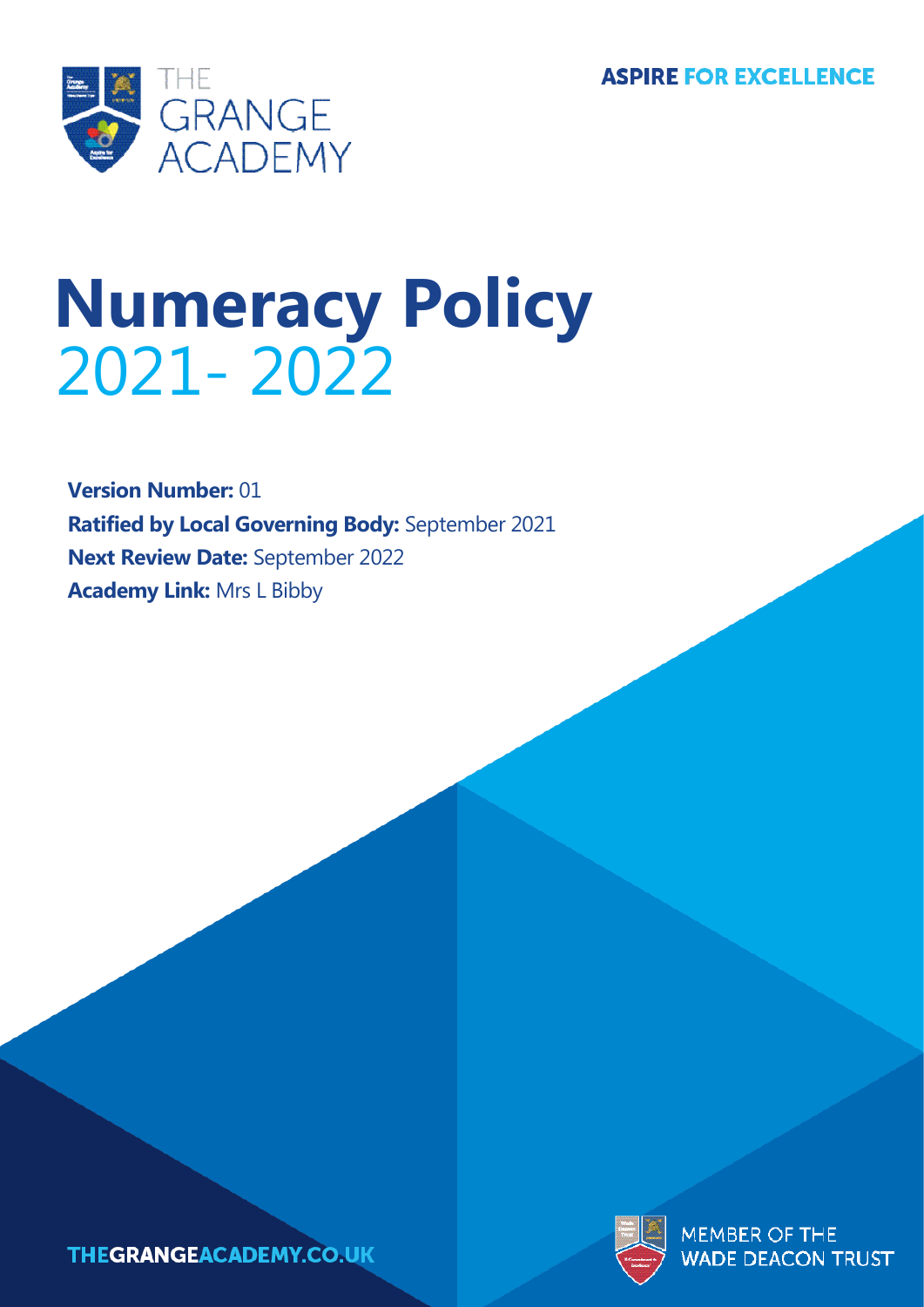# Raising the Standards of Numeracy at The Grange Academy

# *Rationale*

*'Mathematics equips pupils with a uniquely powerful set of tools to understand and change the world. These tools include logical reasoning, problem-solving skills, and the ability to think in abstract ways.'*

Numeracy is a proficiency which is developed mainly in mathematics but also in other subjects. It is more than an ability to do basic arithmetic. It involves developing confidence and competence with numbers and measures. It requires understanding of the number system, a repertoire of mathematical techniques, and an inclination and ability to solve quantitative or spatial problems in a range of contexts. Numeracy also demands an understanding of the ways in which data are gathered by counting and measuring, and presented in graphs, diagrams, charts and tables.

This document provides information and calculation methods to allow a consistent approach to mathematics across the curriculum which will result in students mastering the skills.

# **Teachers of Mathematics should:**

- 1. Provide support and advice to other departments with the use of the Numeracy and Calculations Policy, so that a correct and consistent approach is used in all subjects.
- 2. Provide information to other subject teachers on appropriate expectations of students and difficulties likely to be experienced in various age and ability groups.
- 3. Through liaison with other teachers, attempt to ensure that students have appropriate numeracy skills by the time they are needed for work in other subject areas.
- 4. Seek opportunities to use topics and examination questions from other subjects in mathematics lessons.

# **Teachers of subjects other than Mathematics should:**

- 1. Ensure that they are familiar with correct mathematical language, notation, conventions and techniques, relating to their own subject, and encourage students to use these correctly.
- 2. Be aware of appropriate expectations of students and difficulties that might be experienced with numeracy skills.
- 3. Provide information for mathematics teachers on the stage at which specific numeracy skills will be required for particular groups.
- 4. Provide resources for mathematics teachers to enable them to use examples of applications of numeracy relating to other subjects in mathematics lessons.
- 5. Be aware of strategies and interventions being employed in the mathematics department to raise numeracy standards.

## *Areas for collaboration*

## Mental Arithmetic Techniques

Opportunities for students to develop mental strategies for calculations should be given and students should be encouraged to estimate answers to calculations before they start so that they can check whether there answers are correct, including when using a calculator.

Students can draw on many techniques for mental arithmetic and should be encouraged to use those methods that they are confident with. (see calculations policy for examples)

# Written Calculations

It is now accepted by the Edexcel examining board that there may be more than one method that is suitable for calculations. However, to ensure consistency, The Grange Academy has standardised methods that all teachers should use to teach students. Examples below show the standardised methods for the 4 rules of number.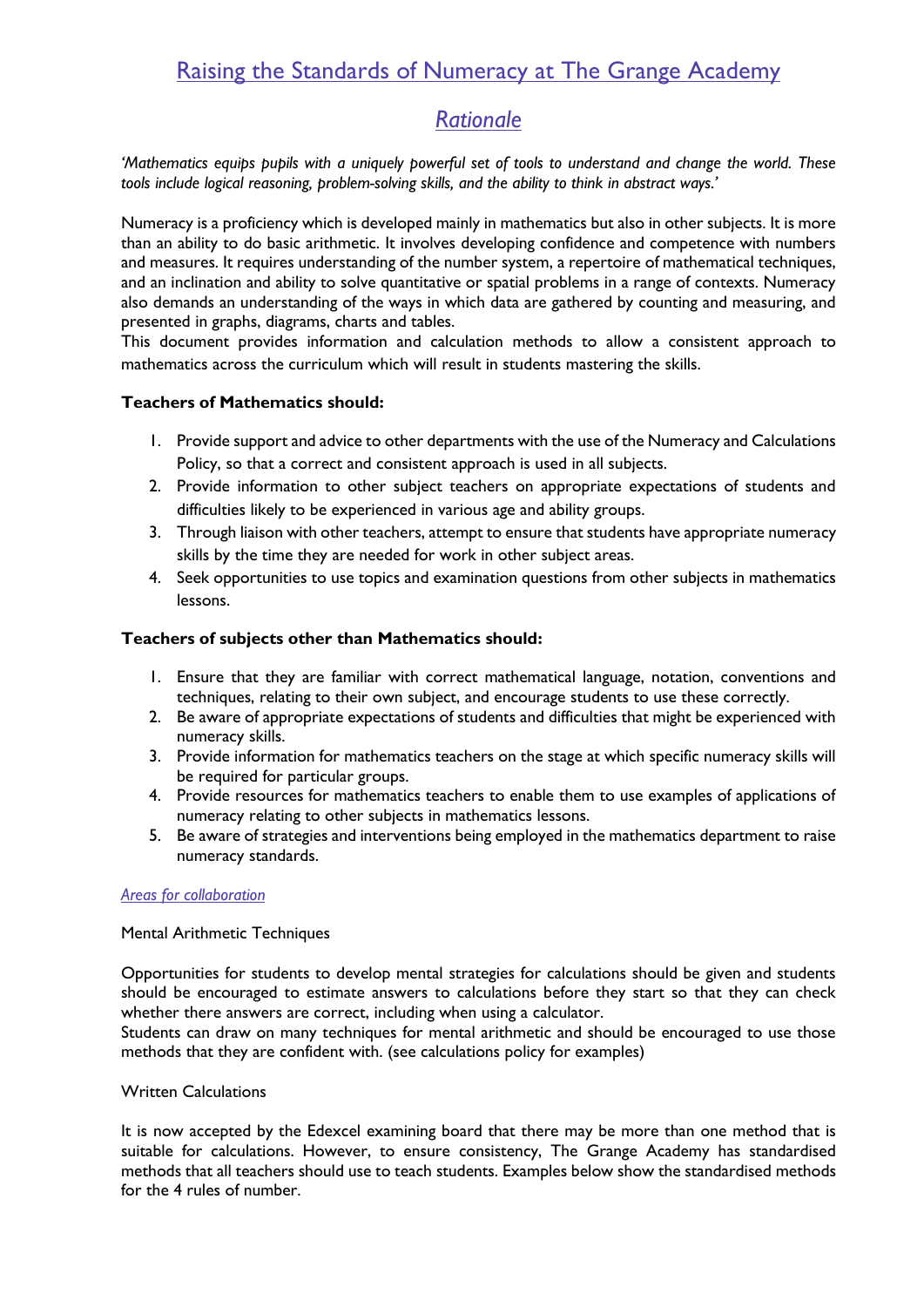#### Andeltation and automobiles

| Addition and subtraction                                        |                                                                 |                                                            |                                    |
|-----------------------------------------------------------------|-----------------------------------------------------------------|------------------------------------------------------------|------------------------------------|
| $789 + 642$ becomes                                             | 874 - 523 becomes                                               | 932 - 457 becomes                                          | $932 - 457$ becomes                |
| 7<br>8<br>9                                                     | 8<br>7<br>4                                                     | 8<br>12 1<br>g<br>Х<br>$\overline{2}$                      | 1<br>1<br>3<br>$\overline{2}$<br>9 |
| 6<br>4<br>$\overline{2}$<br>$\ddot{}$                           | 2<br>5<br>3                                                     | 7<br>5                                                     | 7<br>5<br>6                        |
| 4<br>3<br>$\mathbf{1}$<br>1<br>$\overline{1}$<br>$\overline{1}$ | 5<br>3<br>$\mathbf{1}$                                          | $\overline{ }$<br>5<br>4                                   | 7<br>5<br>4                        |
| Answer: 1431                                                    | Answer: 351                                                     | Answer: 475                                                | Answer: 475                        |
| <b>Short multiplication</b>                                     |                                                                 |                                                            |                                    |
| $24 \times 6$ becomes                                           | $342 \times 7$ becomes                                          |                                                            | $2741 \times 6$ becomes            |
| $\mathbf{z}$<br>4                                               | 3<br>4<br>$\overline{2}$                                        | $\mathbf{2}$                                               | 7<br>4<br>$\mathbf{1}$             |
| 6<br>×                                                          | 7<br>×                                                          | ×                                                          | 6                                  |
| 1<br>4<br>4                                                     | 9<br>$\overline{2}$<br>3<br>4                                   | 6<br>$\mathbf{1}$                                          | 4<br>4<br>6                        |
| $\overline{2}$<br>Answer: 144                                   | $\overline{2}$<br>$\overline{1}$<br>Answer: 2394                | $\overline{4}$                                             | $\overline{2}$<br>Answer: 16 446   |
| Long multiplication                                             |                                                                 |                                                            |                                    |
| $24 \times 16$ becomes                                          | $124 \times 26$ becomes                                         | $124 \times 26$ becomes                                    |                                    |
| 2<br>$\overline{2}$<br>4                                        | 1<br>2<br>$\mathbf{1}$<br>$\overline{2}$<br>4                   | 1<br>2<br>$\mathbf{1}$<br>$\overline{2}$                   | 4                                  |
| $\mathbf{1}$<br>6<br>×                                          | $\overline{2}$<br>6<br>×                                        | 2<br>×                                                     | 6                                  |
| $\overline{2}$<br>4<br>0                                        | 8<br>$\overline{2}$<br>4<br>0                                   | 7<br>4                                                     | 4                                  |
| 1<br>4<br>4                                                     | 7<br>4<br>4                                                     | 8<br>4<br>2                                                | 0                                  |
| 3<br>8<br>4                                                     | 2<br>3<br>$\mathbf{2}$<br>4<br>$\overline{1}$<br>$\overline{1}$ | $\mathbf{2}$<br>3<br>2<br>$\overline{1}$<br>$\overline{1}$ | 4                                  |
| Answer: 384                                                     | Answer: 3224                                                    | Answer: 3224                                               |                                    |

#### **Short division**

| 98 ÷ 7 becomes | $432 \div 5$ becomes   | $496 \div 11$ becomes    |  |
|----------------|------------------------|--------------------------|--|
|                | 8 6 r 2                | 4 5 r 1                  |  |
|                | $4 \quad 3 \quad 2$    | $1 \t1 \t4 \t9 \t6$      |  |
| Answer: 14     | Answer: 86 remainder 2 | Answer: $45\frac{1}{11}$ |  |

Answer: 86 remainder 2

Answer: 14

**Long division** 

| $432 \div 15$ becomes                                                                                               | $432 \div 15$ becomes                                                                                                          | $432 \div 15$ becomes                                                                                       |
|---------------------------------------------------------------------------------------------------------------------|--------------------------------------------------------------------------------------------------------------------------------|-------------------------------------------------------------------------------------------------------------|
| 8r12<br>2<br>1<br>3<br>$\overline{2}$<br>5<br>0<br>0<br>3<br>1<br>2<br>2<br>0<br>1<br>1<br>$\overline{\phantom{a}}$ | - 8<br>2<br>$\overline{\mathbf{2}}$<br>3<br>1<br>5<br>4<br>$15\times20$<br>0<br>0<br>3<br>2<br>$15\times8$<br>0<br>1<br>2<br>2 | $8 \cdot 8$<br>2<br>1<br>$2 \cdot 0$<br>3<br>5<br>0<br>3<br>2<br>0<br>$\mathbf{1}$<br>2<br>2<br>0<br>1<br>2 |
|                                                                                                                     | $\frac{12}{15}$                                                                                                                |                                                                                                             |
| Answer: 28 remainder 12                                                                                             | Answer: 28 $\frac{4}{5}$                                                                                                       | Answer: 28-8                                                                                                |

Students should be encouraged to show all their workings when doing written calculations and must estimate their answer first, particularly when working with decimal numbers.

#### Vocabulary

The following are all important aspects of helping students with technical vocabulary of mathematics.

- 1. Display Key Words
- 2. Using a variety of words that mean the same thing (multiply, product)
- 3. Encouraging students to use sophisticated mathematical language (use of multiply rather than times)
- 4. Discuss words which have multiple meaning such as volume, product etc.
- 5. Partitioning words to understand meaning 'Quadrilateral' 'Quad' meaning four and 'lateral' meaning sides. This will help students to understand and remember some keywords and gives them strategies to understand unfamiliar words which they may come across.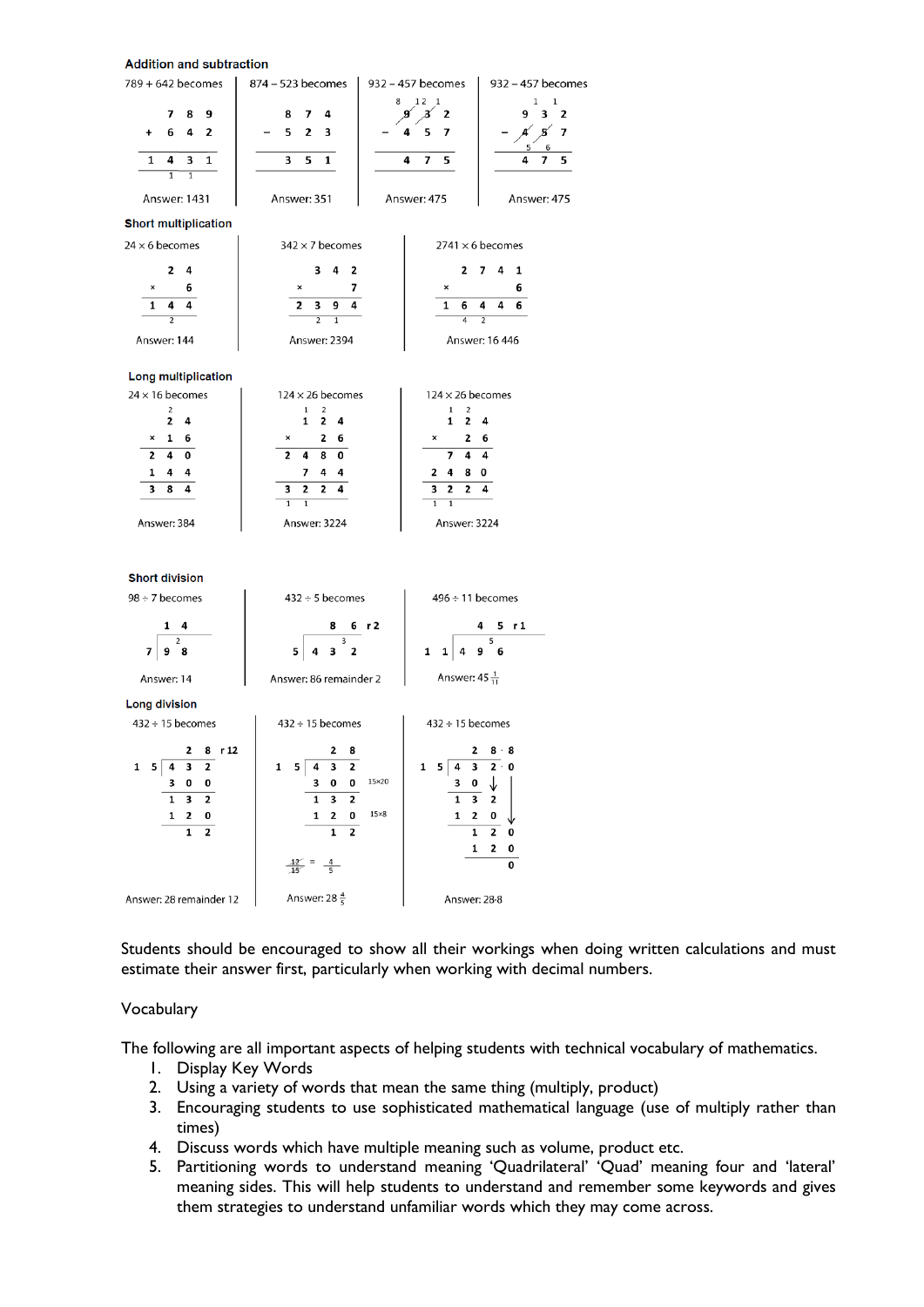6. Teacher must use and encourage the students to use the word calculation rather than sum. Sum means to add numbers together and is confused by some students when asked to complete a series of calculations.

# *Transfer of Skills*

The mathematics department will deliver the National Curriculum knowledge, skills and understand through Mastery and problem solving. Where appropriate they will make references to the applications of Mathematics in other subject areas and where possible give contexts to topics.

The transfer of skills is something that students find difficult; this is why it is imperative that mathematics is taught consistently and in line with the calculations policy throughout school.

| Department Links may include: |  |  |
|-------------------------------|--|--|
|                               |  |  |

| <b>Department</b> | <b>Content</b>                                                 |
|-------------------|----------------------------------------------------------------|
| Art / Technology  | Symmetry, paint mixtures as a ratio                            |
| Food Technology   | Ratio recipes, reading scales                                  |
| Geography         | Representing data; compass bearings                            |
| <b>History</b>    | Timelines, sequencing events                                   |
| Computing         | Representing data                                              |
| <b>MFL</b>        | Dates, counting in other languages                             |
| <b>Music</b>      | Sequencing                                                     |
| <b>PE</b>         | Collection of real data                                        |
| <b>RE</b>         | Interpretation/ comparison<br>of<br>from<br>data               |
|                   | secondary sources                                              |
| Science           | Calculating<br>with<br>formulae.<br>three-way<br>relationships |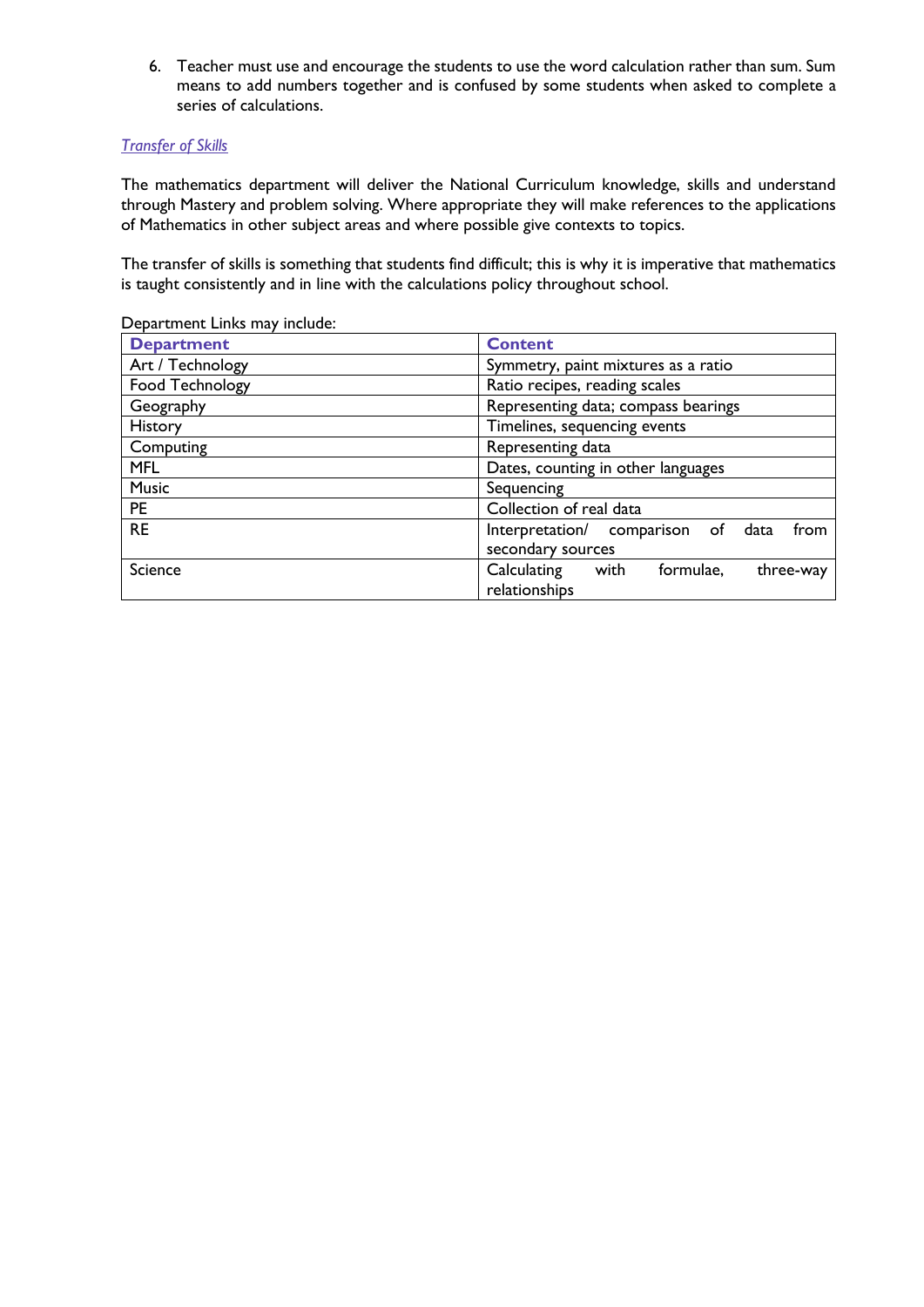# **Science:**

Almost every scientific investigation or experiment is likely to require one or more of the mathematical skills of classifying, counting, measuring, calculating, estimating, and recording in tables and graphs. In science students will:-

- order numbers, including decimals
- calculate means and percentages
- use negative numbers when taking temperatures
- substitute values into formulae
- re-arrange equations
- decide which graph is the most appropriate to represent data and plot, interpret and make predictions from graphs.

# **Art and Technology:**

Measurements are often needed in art and design and technology. Many patterns and constructions are based on spatial ideas and properties of shapes, including symmetry. Designs may need enlarging or reducing, introducing ideas of scaling and ratio.

## Food Technology :

- a great deal of measurement occurs, including working out times
- there are opportunities to calculate the quantity of ingredients required when a recipe is adapted to feed different numbers of people
- costs may need to be calculated

# **Computing:**

Children will apply and use mathematics in a variety of ways when they solve problems using ICT. For example:

- Flowol sequence of instructions, including directional instructions
- Programming problem solving
- Modelling creating graphs
- Modelling sums, averages, more than, less than, equals to
- Binary to hexadecimal addition / subtraction
- Databases recording data
- Searching the internet Boolean searches
- General topics measurements of pages and apps

# **Geography:**

In geography students have opportunities to collect, present and interpret data. It is important that there is consistency in the way that data handling is taught in mathematics and geography. In addition, map work involves the use of coordinates (6 figure grid references), map scales and compass bearings.

# **History:**

Although there would appear to be fewer opportunities for developing numeracy in history lessons, historical data can be analysed and presented in graphical form. Timelines can also be used to calculate the passage of time between historical events.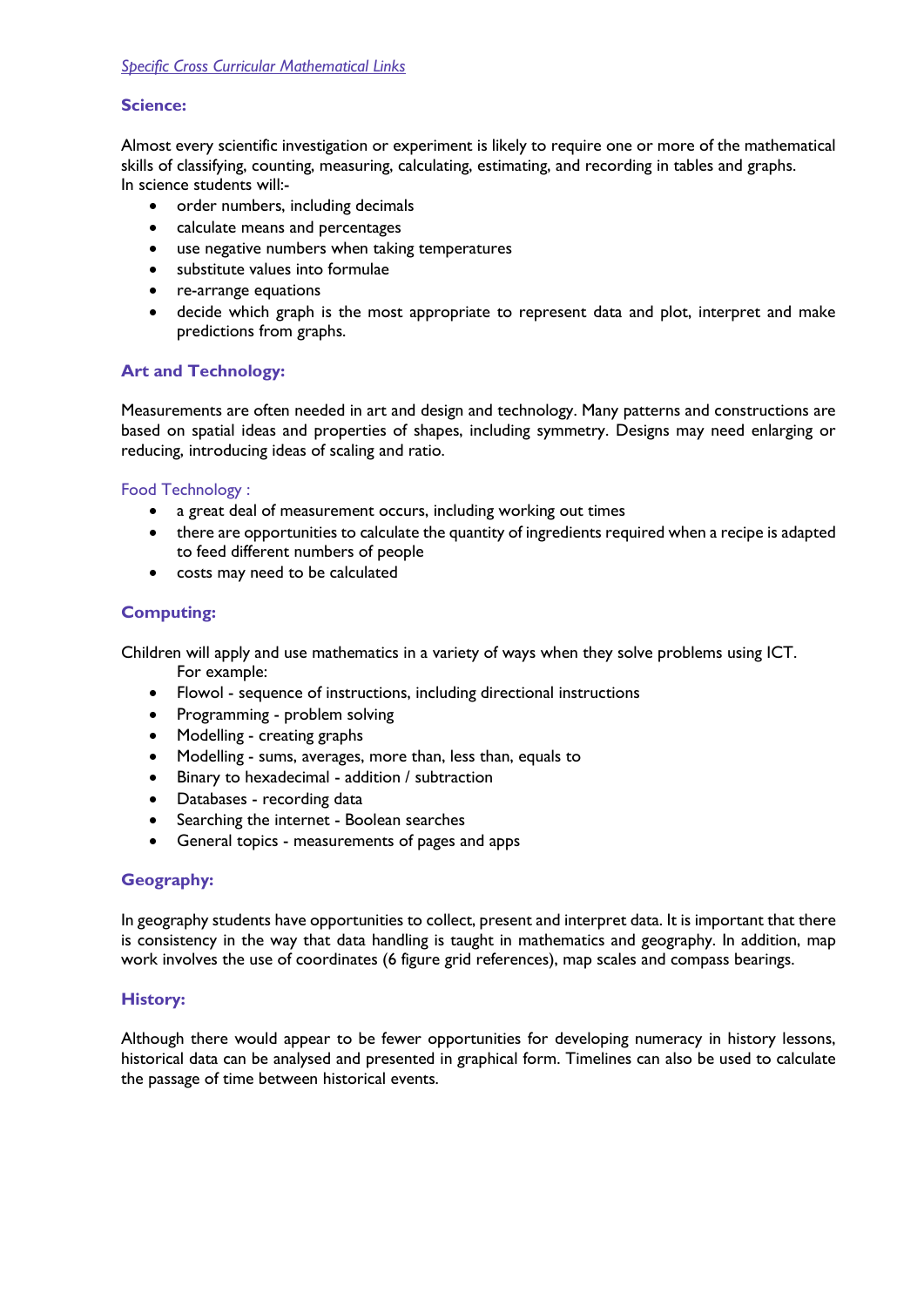# **SMSC:**

The discussion of moral and social issues is likely to lead to the use of primary and secondary data and the interpretation of graphs, charts and tables. Students should be encouraged to make reasoned and informed decisions, based on facts and to recognize biased data and misleading representations. By applying mathematics to problems set in financial and other real-life contexts students will develop their financial capability and awareness of the applications of mathematics in the workplace.

Athletic activities require measurement of height, distance, time and speed. There is an opportunity to

calculate averages and use graphs to, for example, chart improvements in performance.

Position and direction are used extensively in dance, gymnastics and ball games.

#### **Music:**

In music there are opportunities to explore

- time (time signatures and rhythm)
- the relationship between mathematics and the musical scale (using the idea of ratio)

#### **English:**

Members of the English department can help students improve their achievement in mathematics by teaching them to identify important information from texts. This will help them to better understand mathematical examination questions.

#### **MFL:**

Aspects of mathematics such as counting, calculations, money, the time and the date can be explored in MFL lessons.

#### *Intervention*

Students' numeracy skills are monitored through different activities across the key stages during form time each week. If any students are not making reasonable progress during these activities, form time intervention will take place. Students will then work in small groups focussing on key numeracy topics to help them improve.

#### **PE:**